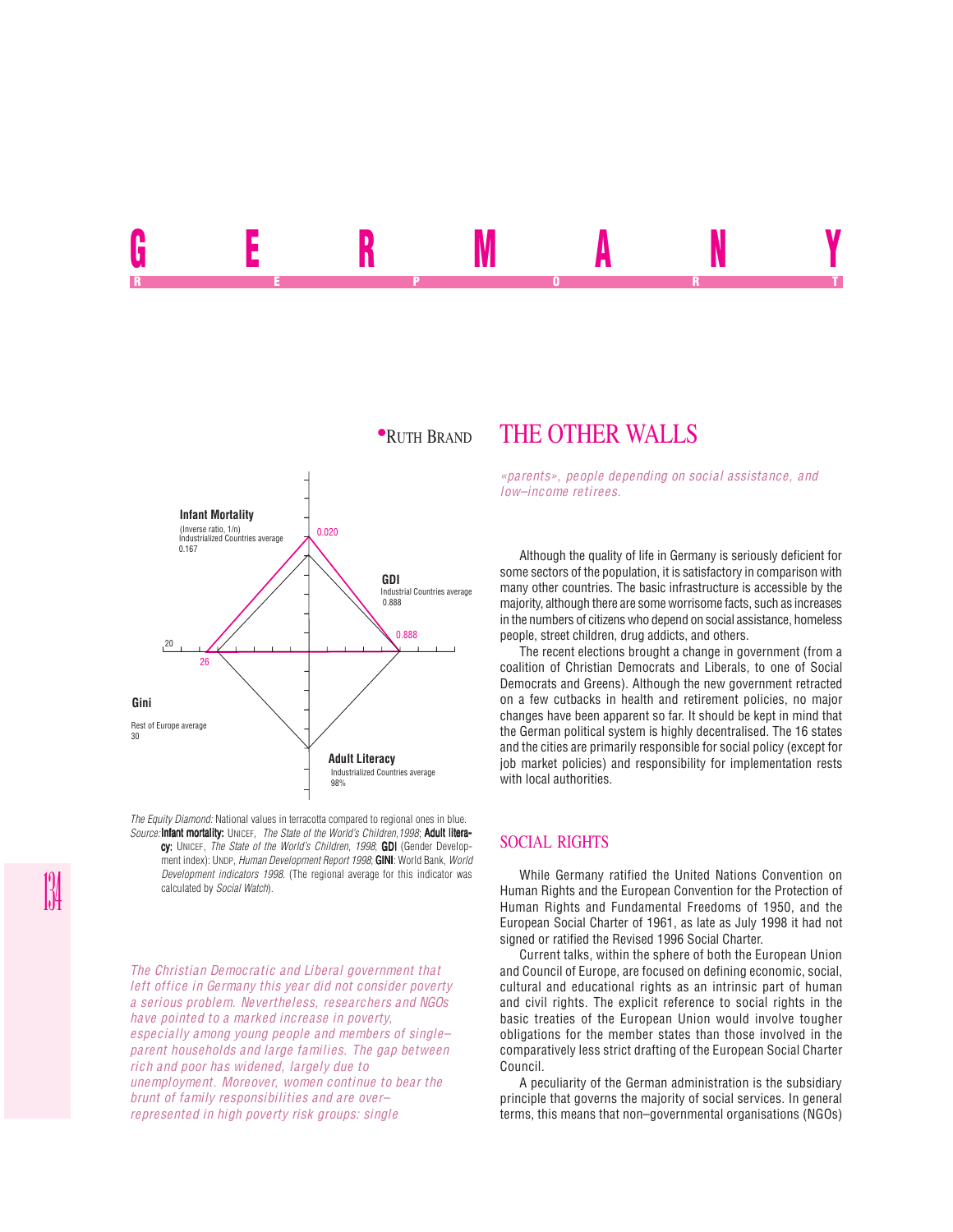have priority over the local administration as providers of social services in the broadest sense. If an NGO is willing and able to provide a service, the local administration is to provide financial support, but must abstain from establishing the service itself. **This strong participation of NGOs has led to them being closely involved in the development of local social policies and to their being invited to hearings on relevant legislation**, at both state and national level. There is a recent trend in understanding that NGOs should be placed on a level of parity with commercial providers who, unlike NGOs, are profit–making enterprises.

POVERTY AND UNEMPLOYMENT

The out–going government did not see poverty as a serious problem. Nevertheless, some researchers and various NGOs have pointed out that poverty has been on the rise for some time now, especially among young people, single–parent households–especially those headed by women–and large families. The gap between rich and poor has widened in German society, mainly because of unemployment, particularly chronic unemployment.

**Unemployment is at 10% to 11%, meaning there are more than four million unemployed individuals.** In recent years, unemployment has been persistent, with overall percentages higher in East Germany, especially among young women, than in West Germany. There is a constant demand by women's organisations for greater participation of women in job creation and in training programmes. Their goal in this connection is for women's participation in these programmes to match the percentage of women's unemployment, taking as a point of comparison unemployment among men.

The out–going government prioritised controlling inflation, financial stability and economic growth, and considered that employment would rise as an eventual result of meeting these priorities. Among the factors that complicate economic restructuring are, undoubtedly, the financial transfers necessary for the *Neue Länder*, the name given to the former German Democratic Republic.

Attention has centred on establishing and supporting small business and job creation, and on job training programmes. Increasingly, young people, upon completing their education, have to deal with exclusion from the job market. Immigrants in particular face the greatest difficulties in this regard. The new government recently announced a programme for creation of jobs and training opportunities for approximately 100,000 youths.

### EQUITY MOVES FORWARD, BUT ...

The recent national elections and the formation of a new government have visibly increased the participation of women in the political process, not only because of the «quota» system. Equity has made advances, even if deficiencies still exist in various Although the migration coming from Europe and from outside the continent is a common phenomenon, Germany does not consider itself to be a country of inmigrants. Inmigrants seeking asylum are discouraged by progressively more restrictive laws and regulations, and while it is not a generalised attitude, xenophobia occasionally surfaces. An increasingly worrisome problem is the growing exploitation of children in the production of pornographic material distributed over the Internet.

areas. For example, women do not hold an equal share of real positions of political and economic power, and they are grossly under–represented in academic teaching, despite the fact that the student population is distributed almost equally in terms of gender. **Women still bear the brunt of family responsibilities and are over–represented in high poverty risk groups**: single «parents», people depending on social assistance, and low– income retirees. Child–care services are still inadequate, although they have improved in recent years. Introduction of long–term care insurance into the health insurance system reduced poverty among the elderly, primarily women, who receive insufficient pensions.

The third government report for the Federal Republic of Germany under Articles 16 and 17 of the International Convention on Economic, Social and Cultural Rights (ESCR) has been presented to the United Nations Committee on Economic, Social and Cultural Rights. The German NGO Forum on the World Summit for Social Development produced supplementary information for the United Nations Committee on Economic, Social and Cultural Rights. This includes information on topics such as the right to work in equitable and favourable conditions, the right to social security, family–protection rights, the right to adequate housing, and the right to education. **The Forum criticised the out–going government's report, since it was based only on government sources and did not make reference to diverse analyses of the economic and social situation made by several NGOs. The report was designed without consulting the NGOs or any other social group involved.**

In its development cooperation, the out–going government concentrated on civic and political rights and refused even discuss the possibility of an optional protocol. It is hoped that the new government will not only put more emphasis on ESCR, but that it will also have a generally more progressive perspective.

#### EDUCATION

The educational system as a whole–which is decentralised and under the authority of German states–was the subject of criticism and severe scrutiny when a recent international study (the TIMSS) gave it a low ranking in terms of effectiveness.

The right to education is part of the  $20/20^{\circ}$  compact. The